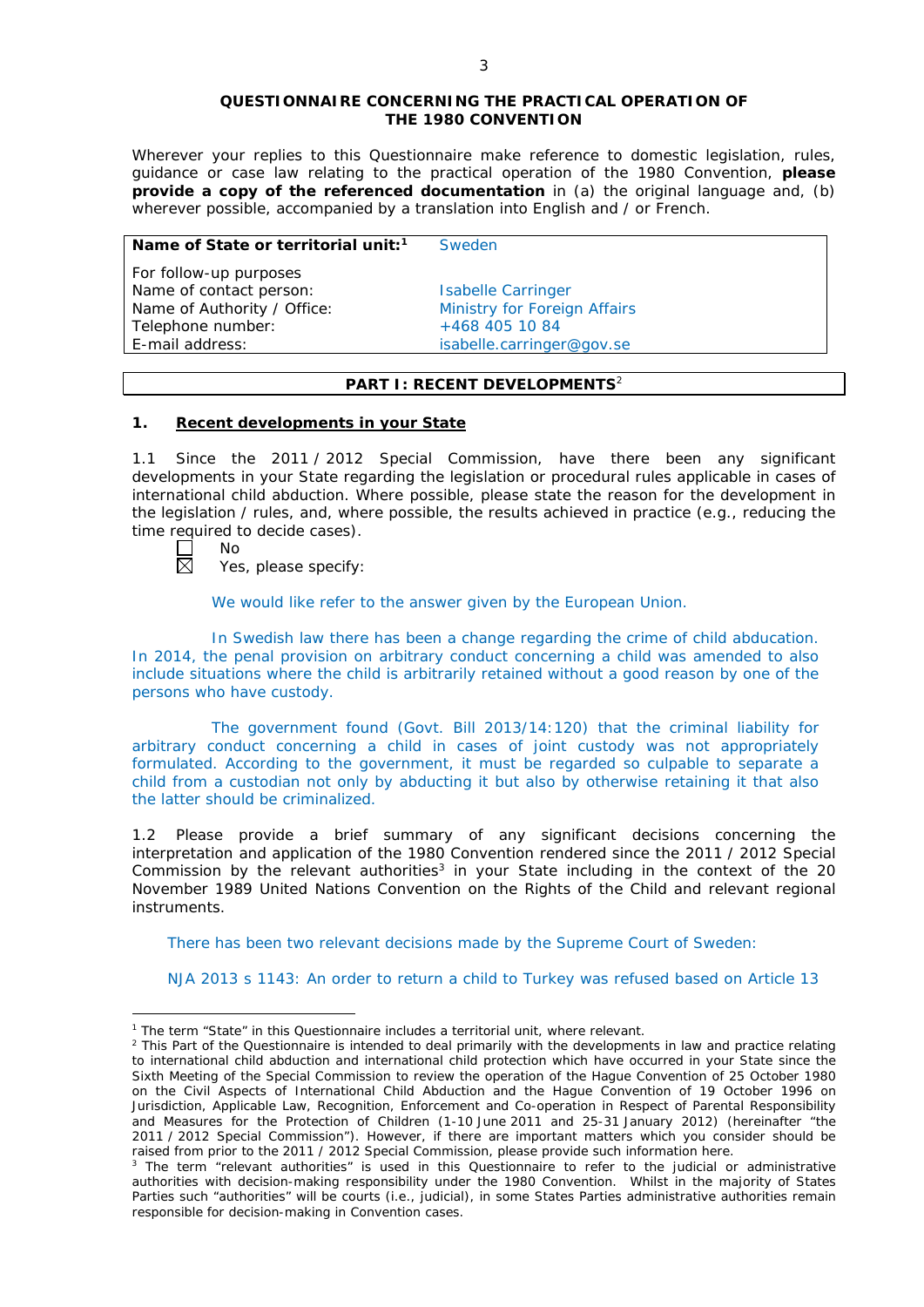of the Convention. Initially, the competent court had issued a final decision on return in 2010. The enforcement of the decision was not carried out due to the fact that the mother intentionally kept herself and the child away from Swedish authorities. In 2013 the mother came forward and filed a petition of retrial of the decision on return to the competent court. By that time the child had reached the age of 6 years and had been living with her mother in Sweden for more than 4 years. During that time she had met her father on only a few occasions and she had no social connection to Turkey. She had two younger brothers and a safe home environment in Sweden. After considering the circumstances of the case, the purpose of the Convention and the relevant law – including the 1989 Child Rights Convention and the European Convention on Human Rights – the court found that there was a grave risk that the return of the child would expose her to psychological harm (art 13 b), why return of the child to Turkey was refused.

NJA 2012 s 269: The Supreme court rejected the father's request of the return of two children to the Czech Republic. The court established that the children's habitual residence by at the time of the claimed wrongful retention was Czech Republic. Then, the court had to determine whether the rights of custody attributed to the father had been breached or not. The Supreme court found that an interim decision from the Czech Republic, issued after the retention of the children in Sweden, ruling that the mother and the children had the right to stay in Sweden, had the same legal effect as a subsequent consent in the meaning of art 13 a. Therefore, the Supreme court concluded that the father's request of return of the children was to be rejected.

1.3 Please provide a brief summary of any other significant developments in your State since the 2011 / 2012 Special Commission relating to international child abduction.

## **2. Issues of compliance**

2.1 Are there any States Parties to the 1980 Convention with whom you are having particular challenges in achieving successful co-operation? Please specify the challenges you have encountered and, in particular, whether the problems appear to be systemic.

- П No  $\overline{\boxtimes}$ 
	- Yes, please specify:

There are a few countries where we have experienced challenges that seem to be systematic, especially concerning locating the child, delayed answers from the Central Authorities and the length of the procedure, mainly due to delayed court proceedings.

2.2 Are you aware of situations / circumstances in which there has been avoidance / evasion of the 1980 Convention?

- П No  $\boxtimes$ 
	- Yes, please specify:

There are a number of State Parties that do not apply the six week-rule in the majority of the cases. Also, we have experienced a few cases where there is an on-going criminal process which has put the Hague process on hold.

## **PART II: THE PRACTICAL OPERATION OF THE 1980 CONVENTION**

## **3. The role and functions of Central Authorities designated under the 1980 Convention**<sup>4</sup>

## *In general*

-

3.1 Have any challenges arisen in practice in achieving effective communication or cooperation with other Central Authorities?

 $\Box$ No

<sup>&</sup>lt;sup>4</sup> See also Section 5 below on "Ensuring the safe return of children" which involves the role and functions of Central Authorities.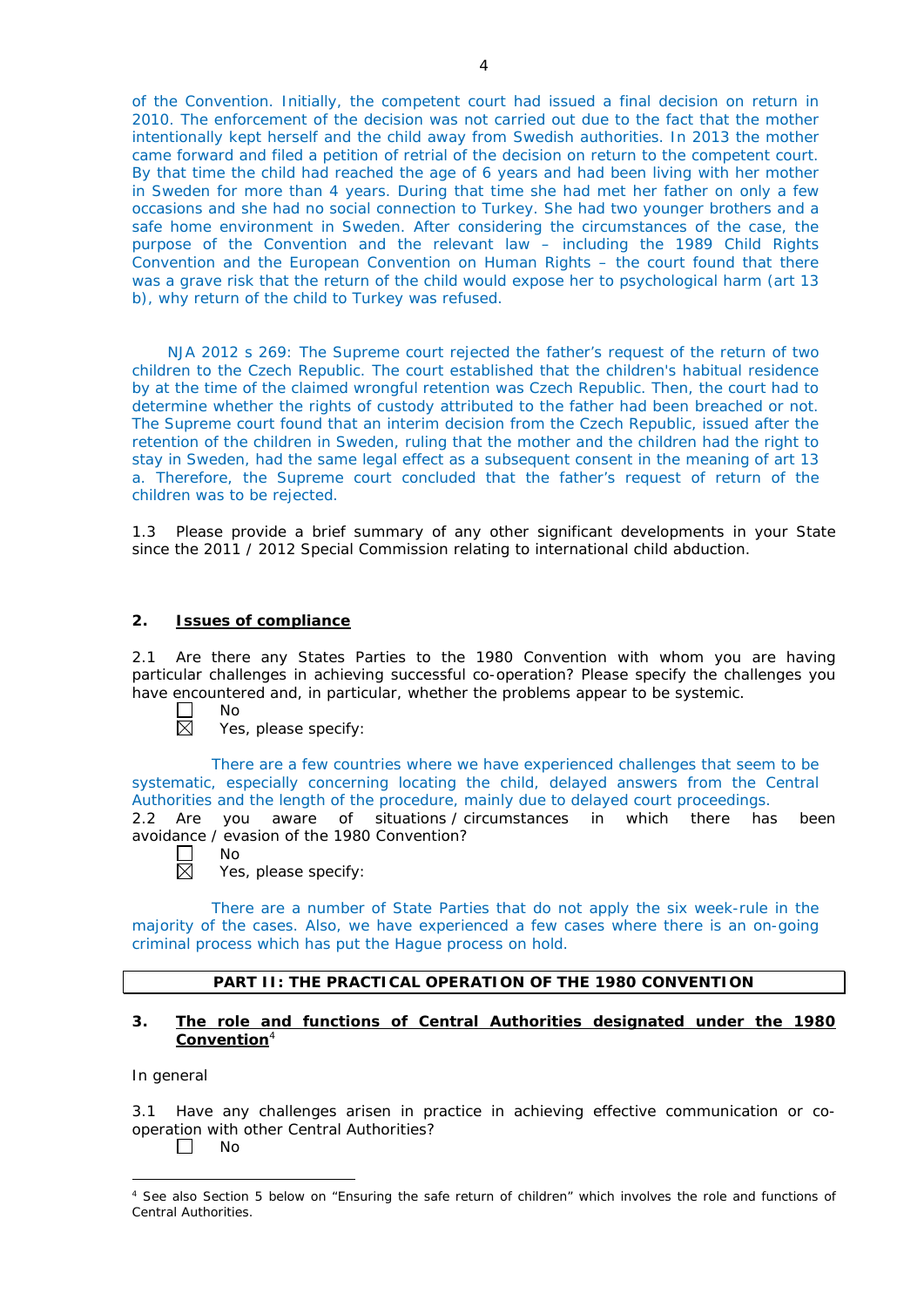$\boxtimes$ Yes, please specify:

In some cases there has been a delay with the reply from the other Central Authorities. Also, in some cases the information provided by the Central Authority is too limited with regard to the situation and the question asked.

3.2 Have any of the duties of Central Authorities, as set out in **Article 7** of the 1980 Convention, raised any particular problems in practice either in your State, or in States Parties with whom you have co-operated?

 $\Box$ No  $\boxtimes$ 

Yes, please specify:

With regard to some Central Authorities the communcation has not worked satisfactory, for example delayed replies, lack of information etc.

3.3 Has your Central Authority encountered any challenges with the application of any of the 1980 Convention provisions? If so, please specify.

- $\boxtimes$ 
	- Yes, please specify:

*Legal aid and representation*

No

3.4 Do the measures your Central Authority takes to provide or facilitate the provision of legal aid, legal advice and representation in return proceedings under the 1980 Convention (**Art. 7(2)-(g)**) result in delays in proceedings either in your own State, or, where cases originate in your State, in any of the requested States you have dealt with?<br>  $\boxtimes$  No<br>  $\Box$  Yes, please specify:

No

Yes, please specify:

3.5 Are you aware of any other challenges in your State, or, where cases originate in your State, in any of the requested States you have dealt with, regarding the obtaining of legal aid, advice and / or representation for either left-behind parents or taking parents?<sup>5</sup>

 $\boxtimes$ No

Yes, please specify:

## *Locating the child*

3.6 Has your Central Authority encountered any challenges with locating children in cases involving the 1980 Convention, either as a requesting or requested State?

No  $\boxtimes$ 

<u>.</u>

Yes, please specify the challenges encountered and what steps were taken or are considered to be taken to overcome these challenges:

In most cases we do not experience any challenges with locating the child. However, with regard to a few State Parties we have experienced challenges in the requested country in locating the child, dispite the fact that information has been provided.

<sup>&</sup>lt;sup>5</sup> See paras 1.1.4 to 1.1.6 of the "Conclusions and Recommendations of the Fifth Meeting of the Special Commission to review the operation of the *Hague Convention of 25 October 1980 on the Civil Aspects of International Child Abduction* and the practical implementation of the *Hague Convention of 19 October 1996 on Jurisdiction, Applicable Law, Recognition, Enforcement and Co-operation in Respect of Parental Responsibility and Measures for the Protection of Children* (30 October – 9 November 2006) (hereinafter referred to as the ["Conclusions and Recommendations of the 2006 Special Commission"](https://assets.hcch.net/upload/concl28sc5_e.pdf)) and paragraphs 32 to 34 of the [Conclusions and Recommendations of the Special Commission](https://assets.hcch.net/upload/wop/concl28sc6_e.pdf) to review the operation of the Hague Convention of *[19 October 1980 on Jurisdiction, Applicable law, Recognition, Enforcement and Co-operation in Respect of](https://assets.hcch.net/upload/wop/concl28sc6_e.pdf)  [Parental Responsibility and Measures for the Protection of Children](https://assets.hcch.net/upload/wop/concl28sc6_e.pdf)* (1-10 June 2011 and 25-31 January 2012) (hereinafter the "C&R of the 2011/2012 Special Commission") (available on the Hague Conference website at < www.hcch.net > under "Child Abduction Section" then "Special Commission meetings").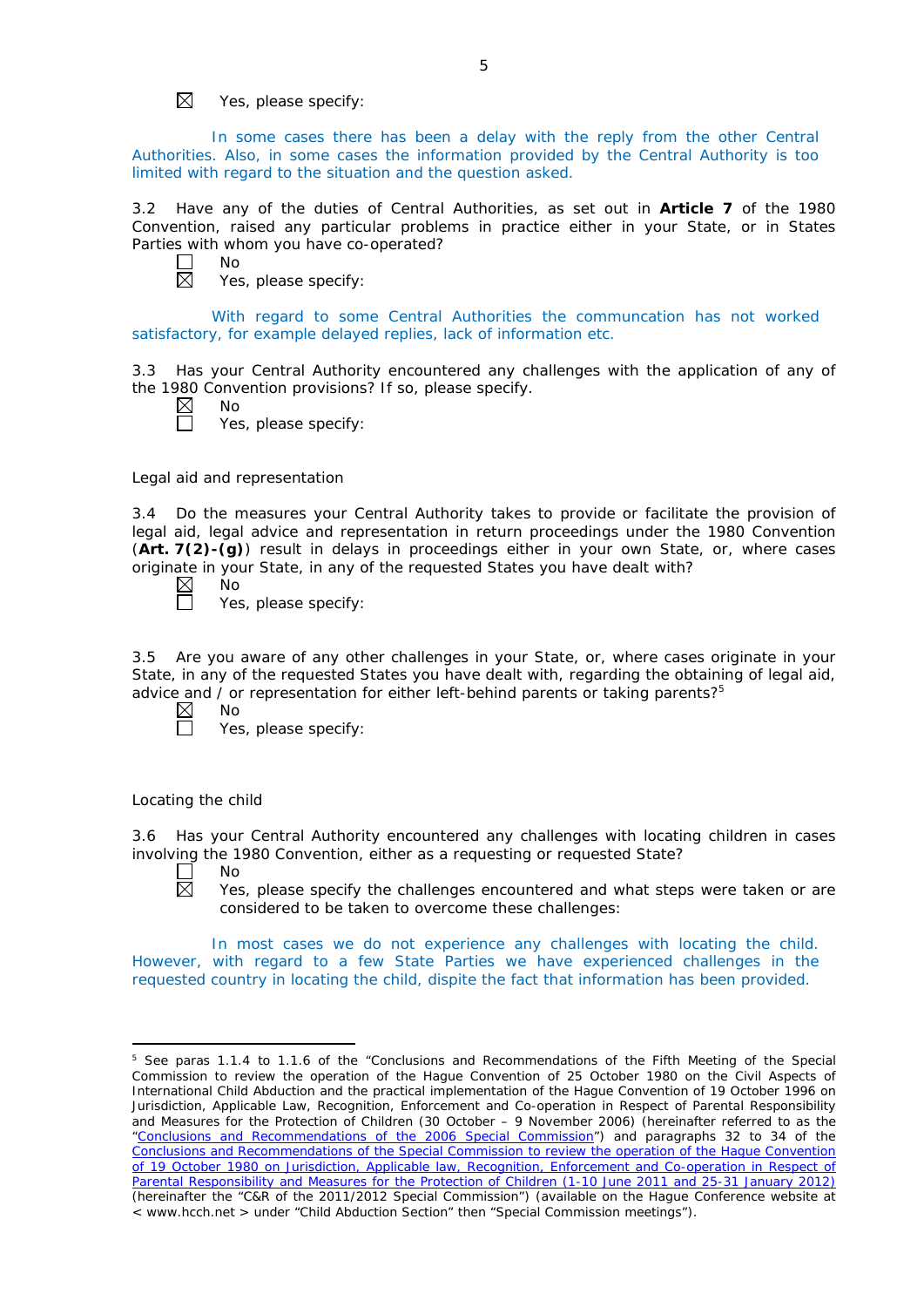3.7 Has your Central Authority worked with any external agencies to discover the whereabouts of a child wrongfully removed to or retained within your State (*e.g.*, the police, Interpol, private location services)?

No

Yes, please share any good practice on this matter:

Normally, the child is located by details provided in the application by the applicant. The Swedish Central Authority also has access to the Swedish population register, which may provide address information concerning the child/the parent. In cases where the child cannot be located through the details in the application or the infromation in the population register, the Swedish Central Authority may ask for help from the Police Authority, Migration Board or/and the Social Services.

*Information exchange, training and networking of Central Authorities*

3.8 Has your Central Authority shared its expertise with another Central Authority or benefited from another Central Authority sharing its expertise with your Central Authority, in accordance with the Guide to Good Practice – Part I on Central Authority Practice?6

| חמ |
|----|
| ٠  |

Yes, please specify:

Annual meetings are held between the Nordic Central Authorities to exchange experiences and knowledge.

In March 2017 and December 2014 the Swedish Central Authority was in Brasilia and met with the Brasilian Central Authority to discuss the handling of cases and the cooperation between the two Central Authorities.

3.9 Has your Central Authority organised or participated in any other networking initiatives between Central Authorities such as regional meetings via conference call or videoconference?

 $\Box$ No 岗

Yes, please specify:

Please see the answer to question 3.8.

*Statistics*<sup>7</sup>

-

-

3.10 If your Central Authority does not submit statistics through the web-based INCASTAT database, please explain why.

*Prompt handling of cases*

No

3.11 Does your Central Authority have mechanisms in place to ensure the prompt handling of cases?

反

Yes, please specify:

The Swedish Central Authority has established routines for the prompt handling of these cases, including voluntary return letters, facilitating contacts with lawyers etc.

3.12 If your Central Authority is experiencing delays in handling cases please specify the main reasons for these delays:

When we as a Central Authority is not able to proceed with a case the reason is usually that we are waiting for additional information or documentation.

 $6$  Available on the Hague Conference website at  $\lt$  www.hcch.net  $>$  under "Child Abduction Section" then "Guides to Good Practice". See, in particular, Chapter 6.5 on twinning arrangements.

<sup>7</sup> See paras 1.1.16 to 1.1.21 of the Conclusions and Recommendations of the 2006 Special Commission (*supra.*  note  $5$ ).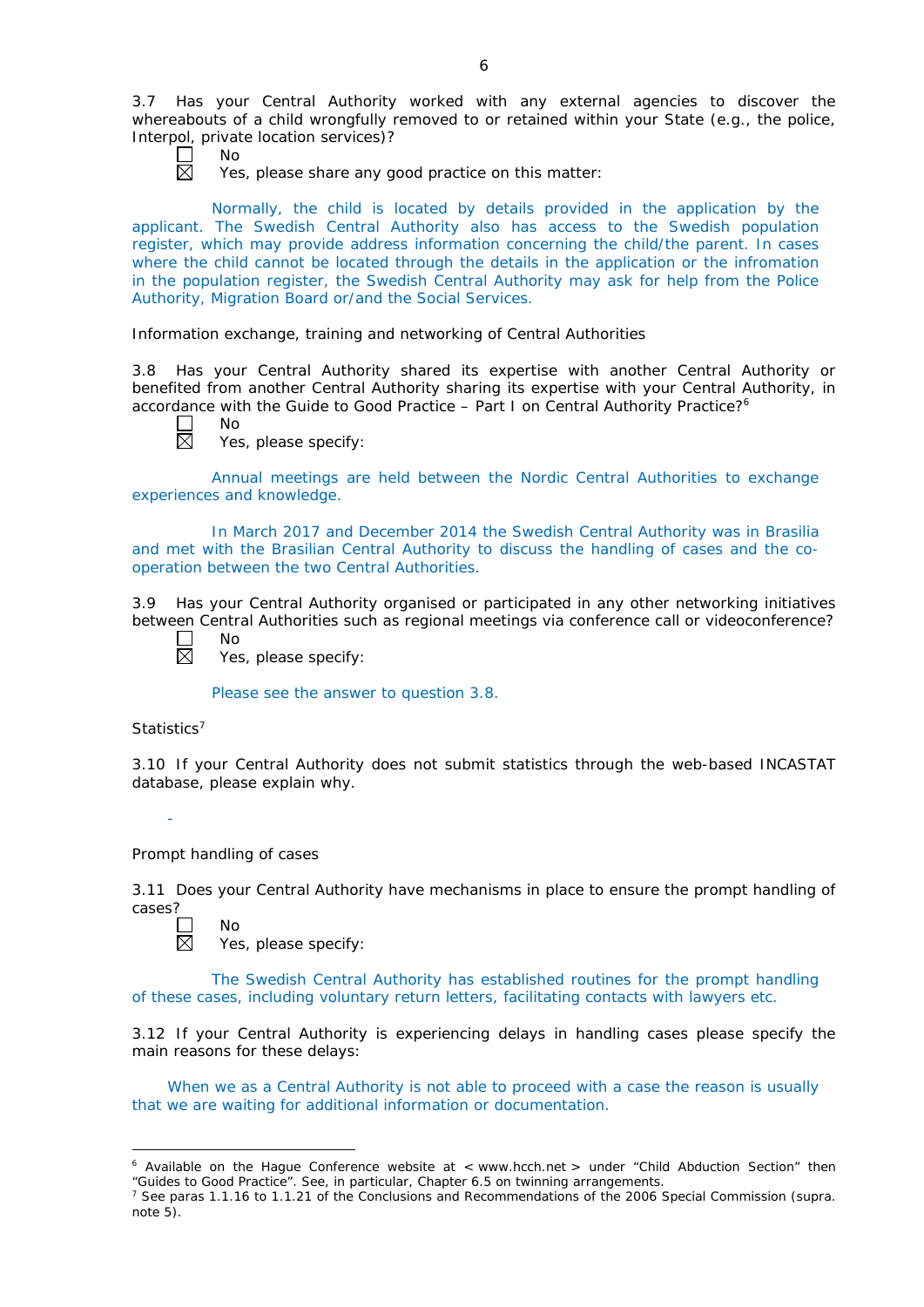With regard to delays in other State Parties, please see the anwer to question 2.

# **4. Court proceedings & promptness**

4.1 Has your State limited the number of judicial or administrative authorities who can hear return applications under the 1980 Convention (*i.e.*, concentration of jurisdiction")?8 Yes

 $\boxtimes$ 

No, please indicate if such arrangements are being contemplated:

As the first instance, the District Court of Stockholm has exclusive jurisdiction regarding cases in accordance to the Convention. The decision may be appealed to the second instance, Svea Court of Appeal. Thereafter, the decision may be appealed to the Supreme Court. Leave to appeal is required for both the second and third instance.

4.2 Does your State have mechanisms in place to handle return decisions within six weeks (*e.g.*, production of summary evidence, limitation of appeals, swift enforcement)?

No

Yes, please explain:

Yes, Sweden has mechanisms in place to handle return decisions within six weeks. These include the following. According to section 15 of the implemented domestic law (Act concerning Recognition and Enforcement of Foreign Decisions concerning Custody etc., and on the Return of Children) such a case shall be handled promptly. If a case has not been decided within six weeks from the application for a return decision, the court shall, upon the request of the applicant, explain the cause of the delay. According to section 16 of the Act concerning Recognition and Enforcement of Foreign Decisions concerning Custody etc., on the Return of Children the court can assign someone from the social services or another suitable person to act for the fulfillment of the person in care of the child of his or her duties, but only if it will lead to the child being returned without undue delay in the handling of the case. The person given the mission shall within the time stated by the court leave a statement of the actions taken and what else has been learned. The time shall not exceed two weeks. The time may only in exceptional circumstances be longer or prolonged. Also, the court generally tries to assist the parties in reaching an agreement. If the court decided on enforcement or return it may, without a request impose a fine, if this is thought to lead to the child being handed over without undue delay, or decide that the child should be retrieved with the help of the Police (Section 18 of the same act). If there is a risk of the child being moved out of the country or the enforcement/return otherwise obstructed the court can decide that the child shall be taken into the care of the social welfare or otherwise suitably cared for (Section 19 of the act).

Decisions (except on the payment of a penalty/fine) are effective immediately unless otherwise decided (Chapter 21, section 14 of the Children and Parents Code).

Regarding the possibility to appeal leave to appeal is required for both the second and third instance.

4.3 If your response to the previous question is No, does your State contemplate implementing mechanisms to meet the requirement of prompt return under the 1980 Convention (*e.g.*, procedures, bench-books, guidelines, protocols)?  $\Box$ 

No, please explain:

 $\Box$ Yes, please explain:

-

4.4 If your State is experiencing delays in handling return decisions please specify the main reasons for these delays:

<sup>8</sup> See, *The [Judges' Newsletter](https://www.hcch.net/en/instruments/conventions/publications2/judges-newsletter)* on International Child Protection – Vol. XX / [Summer-Autumn 2013](https://assets.hcch.net/upload/newsletter/nl2013tome20en.pdf) the special focus of which was "Concentration of jurisdiction under the *Hague Convention of 25 October 1980 on the civil aspects of International Child Abduction* and other international child protection instruments".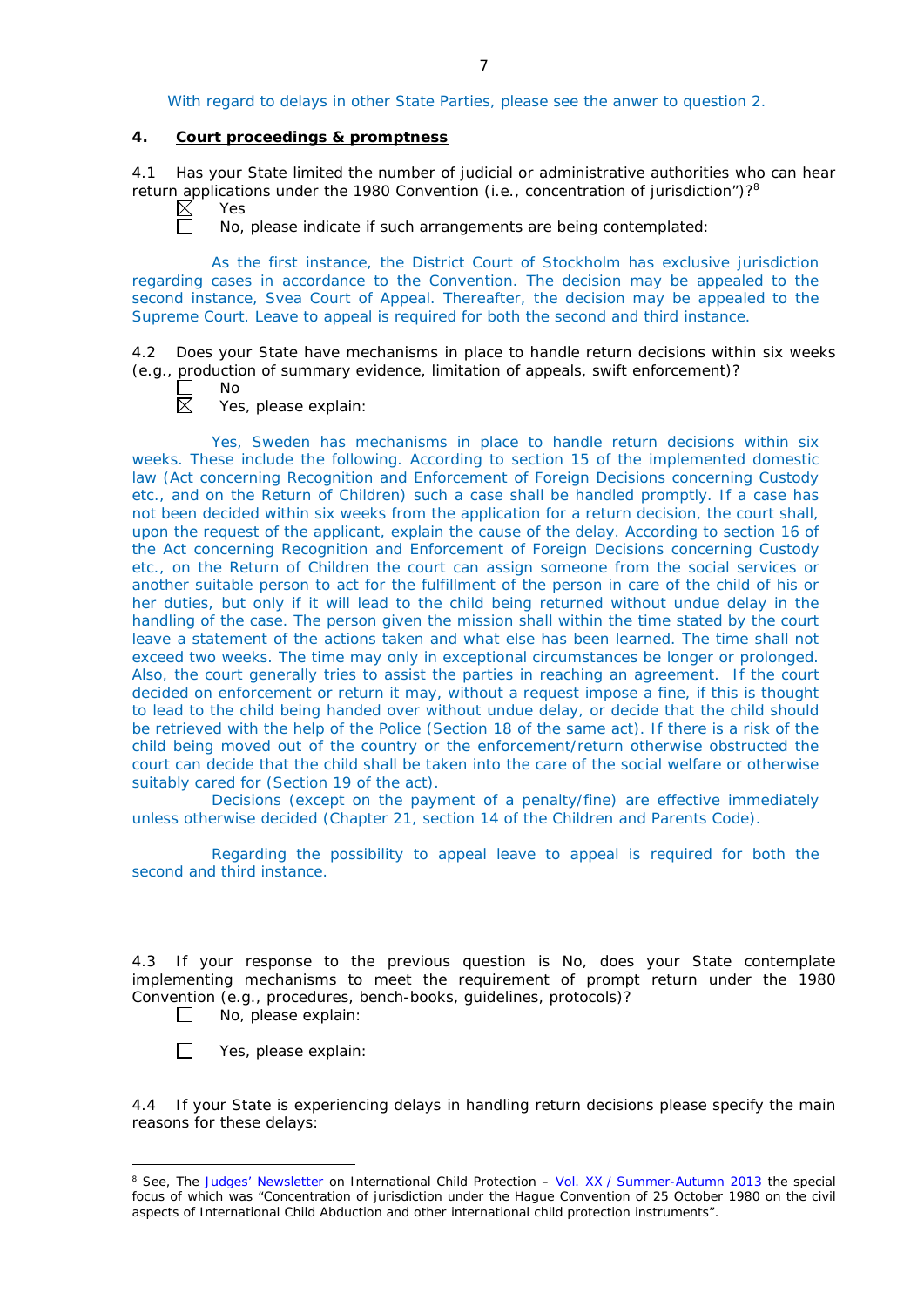Normally, applications of return are dealt with and decided upon within 6 weeks, counted from the date the court receives the application.

4.5 Do your courts regularly order immediate protective measures when initiating the return procedure, so as to prevent a new removal and minimize the harm to the child (*e.g.*, prohibit removal of the child from the jurisdiction, retain documentation, grant provisional access rights to the left-behind parent)?

 $\boxtimes$ No, please explain:

 $\Box$ Yes, please explain:

4.6 Do your courts make use of direct judicial communications to ensure prompt proceedings?<br>Proceedings?<br>N

Yes

No, please explain:

The competent court has made such direct judicial communication once regarding permission for questioning by phone.

4.7 If your State has not designated a sitting judge to the International Hague Network of Judges does your State intend to do so in the near future?

| Yes |
|-----|
| No, |

No, please explain: Please insert text here

4.8 Please comment upon any cases (whether your State was the requesting or requested State), in which the judge (or decision-maker) has, before determining an application for return, communicated with a judge or other authority in the requesting State regarding the issue of the child's safe return. What was the specific purpose of the communication? What was the outcome?

Not applicable. In general, the parties themselves provide the relevant information for the case.

## **5. Ensuring the safe return of children**<sup>9</sup>

*Methods for ensuring the safe return of children*<sup>10</sup>

5.1 What measures has your Central Authority taken to ensure that the recommendations of the 2006 and 2011 / 2012 Special Commission meetings<sup>11</sup> regarding the safe return of children are implemented?

The measures we are doing in line with the recommendations are the following:

If the child is to leave Sweden and there is a risk for the child upon return to the other country, our Central Authority contacts the other country's Central Authority and informs them of the situation.

If the child is to return to Sweden and is at risk upon return here, our Central Authority informs relevant social authorities in order for them to prepare for the child's return.

5.2 In particular, in a case where the safety of a child is in issue and where a return order has been made in your State, how does your Central Authority ensure that the appropriate child protection bodies in the *requesting* State are alerted so that they may act to protect the welfare of a child upon return (until the appropriate court in the requesting State has been effectively seised)?

<u>.</u>

<sup>9</sup> See **Art. 7(2)** *h)* of the 1980 Convention.

<sup>&</sup>lt;sup>10</sup> Where relevant, please make reference to the use of undertakings, mirror orders and safe harbour orders and other such measures in your State.

<sup>11</sup> See the [Conclusions and Recommendations](https://assets.hcch.net/upload/concl28sc5_e.pdf) of the Special Commission of 2006 (*supra.* note 5) at paras 1.1.12 and 1.8.1 to 1.8.2 and 1.8.4 to 1.8.5 and the Appendix to the Conclusions and Recommendations and the [Conclusions and Recommendations of the 2011](https://assets.hcch.net/upload/wop/concl28sc6_e.pdf) / 2012 Special Commission (*supra.* note 5).at paras 39-43.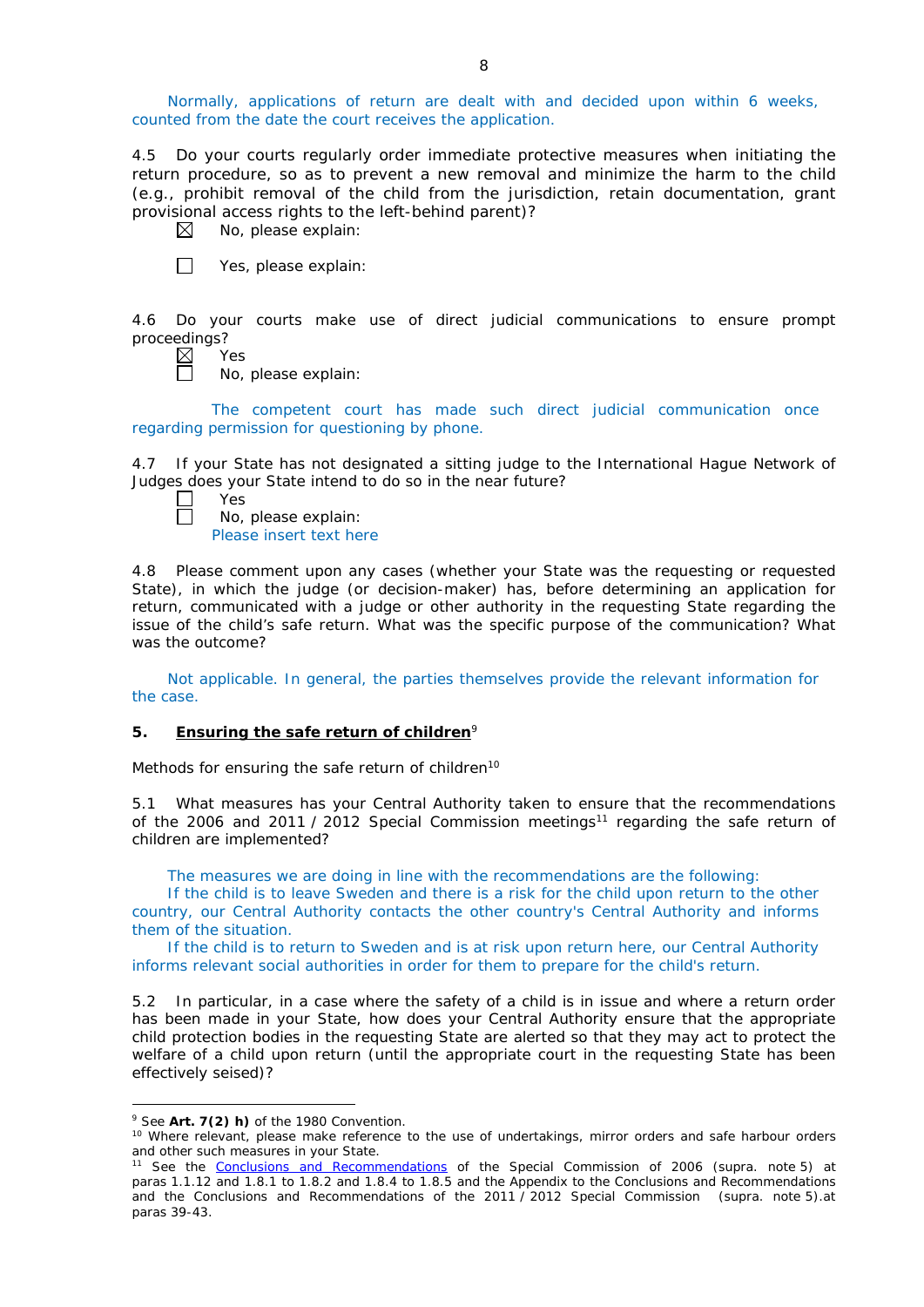We would communicate the circumstances to the Central Authority in the requesting state, if its not already aware of the situation.

5.3 Where there are concerns in the requested State regarding possible risks for a child following a return, what conditions or requirements can the relevant authority in your State put in place to minimise or eliminate those concerns?

The Social Services in each municipality are the competent authorities to asses the needs of each child in their municipality. There are a range of measures, voluntary or cohersive depending on the situation.

## *Use of the 1996 Convention to ensure a safe return*

5.4 If your State is not Party to the 1996 Convention, is consideration being given to the possible advantages of the 1996 Convention in providing a jurisdictional basis for urgent protective measures associated with return orders (**Arts 7 and 11**), in providing for their recognition by operation of law (**Art. 23**), and in communicating information relevant to the protection of the child (**Art. 34**)?

|  | ۰. |
|--|----|
|--|----|

П

Yes, please explain:

#### *Protection of primary carer*

5.5 Are you aware of cases in your State where a primary carer taking parent, for reasons of personal security (*e.g.*, domestic or family violence, intimidation, harassment, etc.) or others, has refused or has not been in a position to return with the child to the requesting State? How are such cases dealt with in your State? Please explain and provide case examples where possible.

The court is the competent authority to decide weather or not Article 13 of the Convention is applicable, due to the circumstances of each case. The Swedish Central Authority does not keep data on the reasons for refusal in accordance to Article 13.

5.6 In particular, would your authorities consider putting in place measures to protect the primary carer upon return in the requesting State as a mean to secure the safe return of the child? Please explain and provide case examples where possible.

Communication with the Central Authority in the requesting state would take place in such situation, if its not already aware of the same.

Also, to secure the safe return of the child we could ask for information in accordance to the Brussels II bis Regulation and 1996 Hague Convention.

### *Post-return information*

5.7 In cases where measures are put in place in your State to ensure the safety of a child upon return, does your State (through the Central Authority, or otherwise) attempt to monitor the effectiveness of those measures upon the child's return? Would you support a recommendation that States Parties should co-operate to provide each other with follow-up information on such matters, insofar as is possible?

When a child is to be returned to the requesting state, the Swedish Central Authority would ask the Central Authority in the requesting state for a confirmation that the child has actually been returned to that state. If a parent in Sweden or a social authority wishes further information, a request in accordance to the Brussels II bis Regulation or the 1996 Convention may be made.

5.8 If your State is not Party to the 1996 Convention, is consideration being given to the possible advantages of the 1996 Convention in providing a jurisdictional basis for requesting a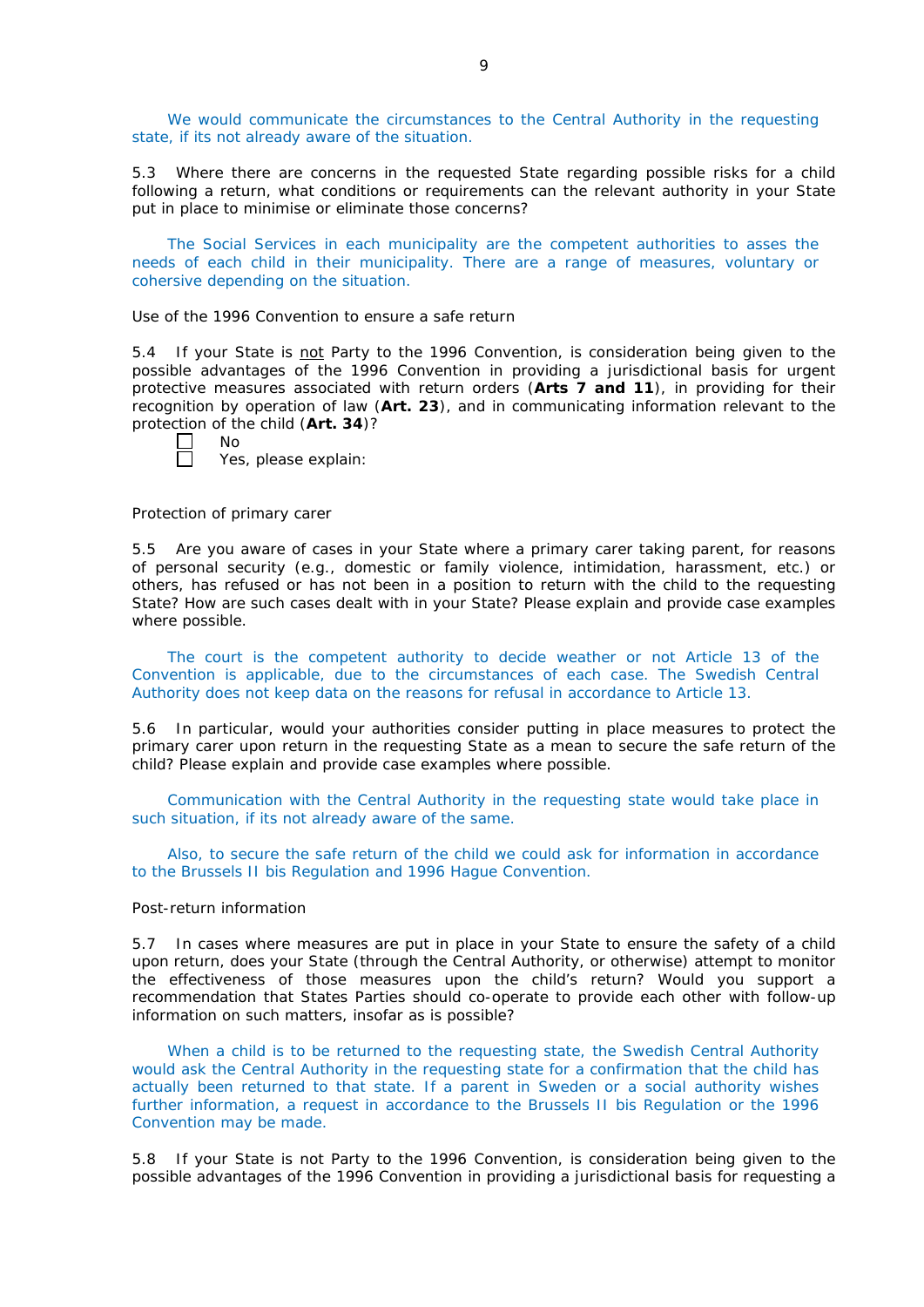report on the situation of the child upon return to the State of habitual residence (**Art. 32- (a)**)?

П

No

Yes, please explain:

## **6. Voluntary agreements and mediation**

6.1 How does your Central Authority (either directly or through any intermediary) take, or is it considering taking, appropriate steps under **Article 7-(c)** to secure the voluntary return of the child or to bring about an amicable resolution of the issues? Please explain:

The Swedish Central Authority always offers to send the taking parent a voluntary letter, if this is not contrary to the expressed will of the applicant. In general, the taking parent has to respond within 1-2 weeks.

6.2 In what ways have you used the "Guide to Good Practice on Mediation"12 for the purpose of implementing the 1980 Convention in your State? Please explain:

See question 4.2 concerning mediation.

6.3 Has your State considered or is it in the process of considering the establishment of a Central Contact Point for international family mediation to facilitate access to information on available mediation services and related issues for cross-border family disputes involving children, or has this task been entrusted to the Central Authority?<sup>13</sup>

 $\boxtimes$ No, please explain:

П Yes, please explain:

## **7. Preventive measures**

7.1 Has your State taken steps to advance the development of a travel form under the auspices of the International Civil Aviation Organisation?<sup>14</sup>

 $\boxtimes$ No  $\Box$ 

Yes, please describe:

7.2 Regardless of whether the International Civil Aviation Organisation adds the development of a travel form to its work programme, would your State support the development of a non-mandatory model travel form under the auspices of the Hague Conference?

Yes

<u>.</u>

No, please explain:

We are not able to take a stand at the moment. However, we would welcome a discussion on the subject.

## **8. The Guide to Good Practice under the 1980 Convention**

8.1 In what ways have you used the Parts of the Guide to Good Practice<sup>15</sup> to assist in implementing for the first time, or improving the practical operation of, the 1980 Convention in your State?

<sup>&</sup>lt;sup>12</sup> Available on the Hague Conference website at < www.hcch.net > under "Child Abduction Section" then "Guides to Good Practice".

<sup>&</sup>lt;sup>13</sup> As it has been encouraged in the Guide to Good Practice on Mediation, Chapter 4, on "Access to Mediation". par. 114-117. See also [Conclusions and Recommendations of the 2011](https://assets.hcch.net/upload/wop/concl28sc6_e.pdf) / 2012 Special Commission (*supra.* note 5) at par. 61.

<sup>14</sup> See the [Conclusions and Recommendations of the 2011](https://assets.hcch.net/upload/wop/concl28sc6_e.pdf) / 2012 Special Commission (*supra.* note 5) at par. 92.

<sup>&</sup>lt;sup>15</sup> All Parts of the Guide to Good Practice under the 1980 Convention are available on the Hague Conference website at < www.hcch.net > under "Child Abduction Section" then "Guides to Good Practice".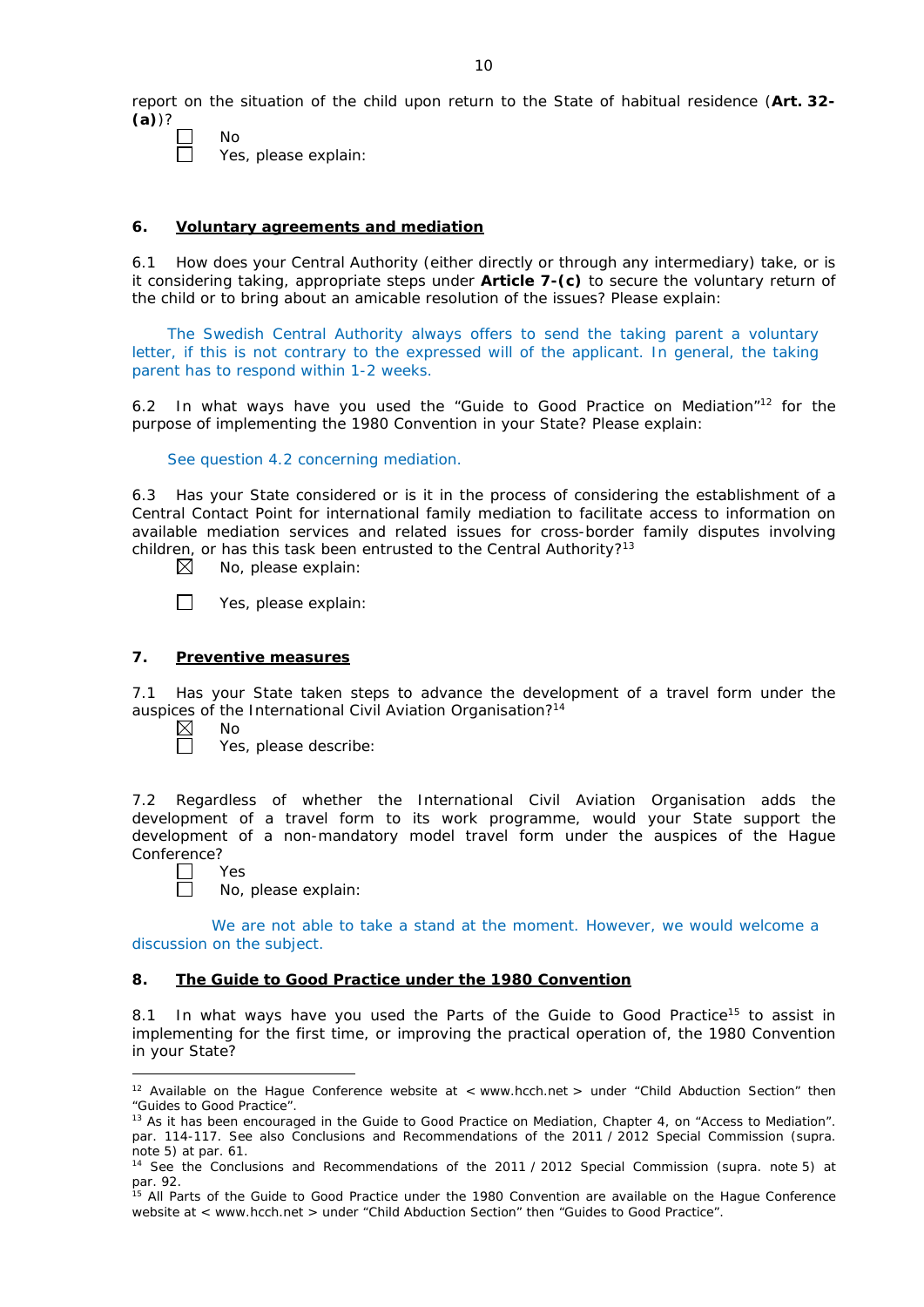- a. Part I on Central Authority Practice. Please explain: Yes, we use it as guidance when non-frequent issues arise.
- b. Part II on Implementing Measures. Please explain:
- c. Part III on Preventive Measures. Please explain: See the answer to questions 8.1 a.
- d. Part IV on Enforcement. Please explain: See the answer to questions 8.1 a.

8.2 How have you ensured that the relevant authorities in your State have been made aware of, and have had access to, the Guide to Good Practice?

On our website (see the link under question 9.2) there is a link to the website of the HCCH.

8.3 Do you have any other comments about any Part of the Guide to Good Practice?

## **9. Publicity and debate concerning the 1980 Convention**

9.1 Has the 1980 Convention given rise to (a) any publicity (positive or negative) in your State, or (b) any debate or discussion in your national parliament or its equivalent?<br>  $\Box$  No<br>  $\boxtimes$  Yes. please indicate the outcome of this debate or discussion. if any:

No

-

-

Yes, please indicate the outcome of this debate or discussion, if any:

It happens that cases are subject to media attention and publicity.

9.2 By what methods does your State disseminate information to the public about the 1980 Convention?

The Swedish Central Authority has made a broschure with information about wrongfully removed children and the Convention. The broschure, together with more relevant information, is to be find on the government's website (please see the English version on the following link: http://www.government.se/informationmaterial/2016/06/children-who-are-wrongfully-removed-or-retained-in-another-country/). We have also had meetings with relevant Swedish authorities to inform them about the Convention, and for them to be able to spread the information further.

## **PART IV: TRANSFRONTIER ACCESS / CONTACT AND INTERNATIONAL FAMILY RELOCATION**

## **10. Transfrontier access / contact**<sup>16</sup>

10.1 Since the 2011 / 2012 Special Commission, have there been any significant developments in your State regarding Central Authority practices, legislation, procedural rules or case law applicable in cases of transfrontier contact / access?<br>  $\boxtimes$  No<br>
Yes. please explain:

No

-

-

Yes, please explain:

10.2 Please indicate any important developments in your State, since the 2011 / 2012 Special Commission, in the interpretation of **Article 21** of the 1980 Convention.

<sup>16</sup> See the [Conclusions and Recommendations](https://assets.hcch.net/upload/concl28sc5_e.pdf) of the 2006 Special Commission (*supra.* note 5) at paras 1.7.1 to 1.7.3.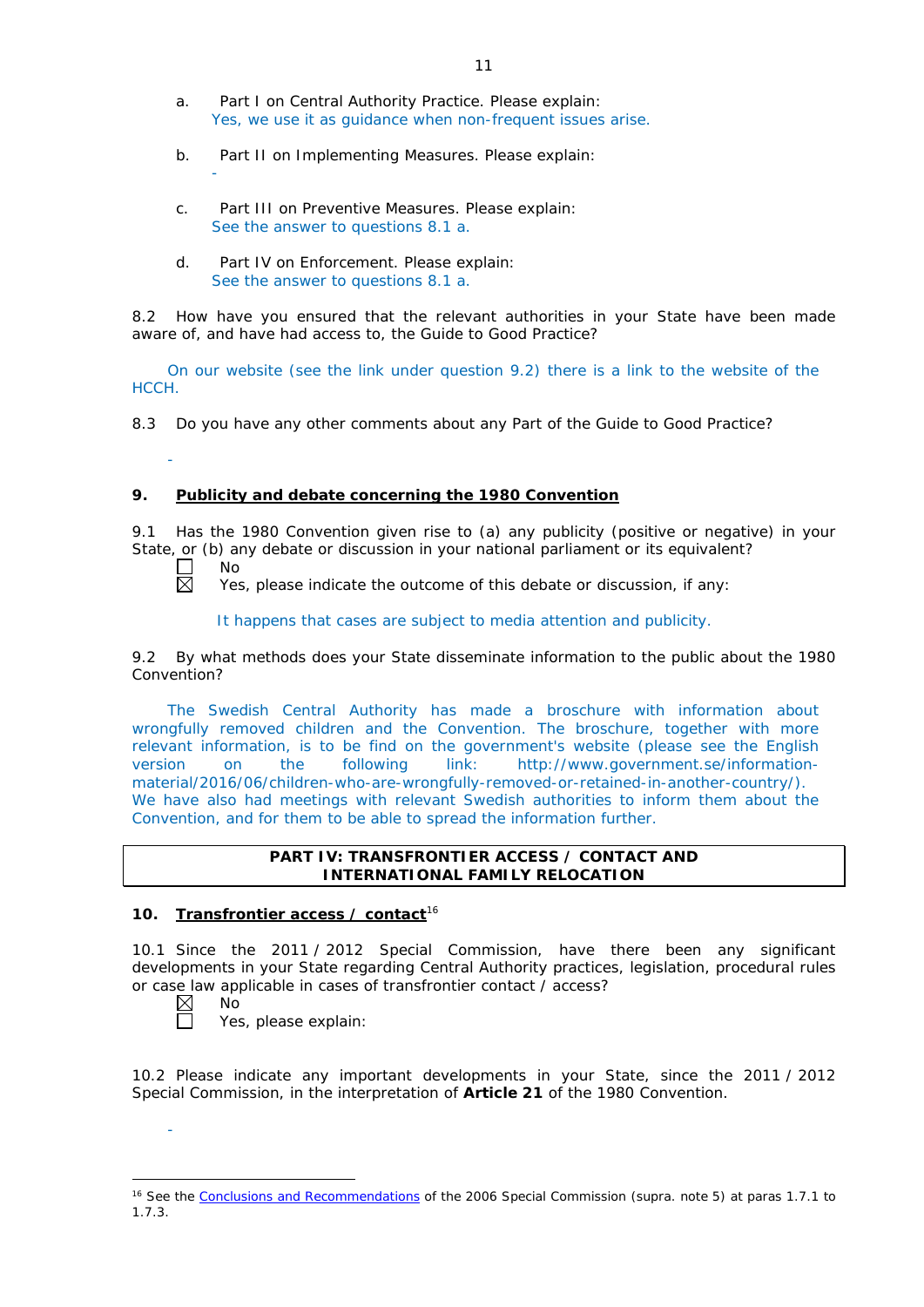10.3 What problems have you experienced, if any, as regards co-operation with other States in respect of:

- a. the granting or maintaining of access rights;
- b. the effective exercise of rights of access; and

In some cases the right to access during a return process is not exercised in an effective way when the return procedure is delayed.

c. the restriction or termination of access rights.

Please provide case examples where possible.

10.4 In what ways have you used the "General Principles and Guide to Good Practice on Transfrontier Contact Concerning Children"17 to assist in transfrontier contact / access cases in your State? Can you suggest any further principles of good practice?

We would use this as quidance when in need.

### **11. International family relocation**<sup>18</sup>

11.1 Since the 2011 / 2012 Special Commission, have there been any significant developments in your State regarding the legislation, procedural rules or case law applicable to international family relocation? Where possible, please explain these developments in the legislation, procedural rules or case law:

No significant developments.

## **PART V: NON-CONVENTION CASES AND NON-CONVENTION STATES**

#### **12. Non-Convention cases and non-Convention States**

12.1 Are there any States that you would particularly like to see become a State Party to the 1980 Convention? If so, what steps would you suggest could be taken to promote the Convention and encourage ratification of, or accession to, the Convention in those States? Please explain:

### We would like refer to the answer given by the European Union.

12.2 Are there any States which are not Parties to the 1980 Convention or not Members of the Hague Conference that you would like to see invited to the Special Commission meeting in 2017?

We would like to see that China is invited to the Special Commission meeting in 2017.

*The "Malta Process"*<sup>19</sup>

<u>.</u>

<sup>&</sup>lt;sup>17</sup> Available on the Hague Conference website at < www.hcch.net > under "Child Abduction Section" then "Guides to Good Practice".

<sup>&</sup>lt;sup>18</sup> See the Conclusions and Recommendations of the 2006 Special Commission meeting at paras 1.7.4 to 1.7.5: *"*1.7.4 The Special Commission concludes that parents, before they move with their children from one country to another, should be encouraged not to take unilateral action by unlawfully removing a child but to make appropriate arrangements for access and contact preferably by agreement, particularly where one parent intends to remain behind after the move.

<sup>1.7.5</sup> The Special Commission encourages all attempts to seek to resolve differences among the legal systems so as to arrive as far as possible at a common approach and common standards as regards relocation."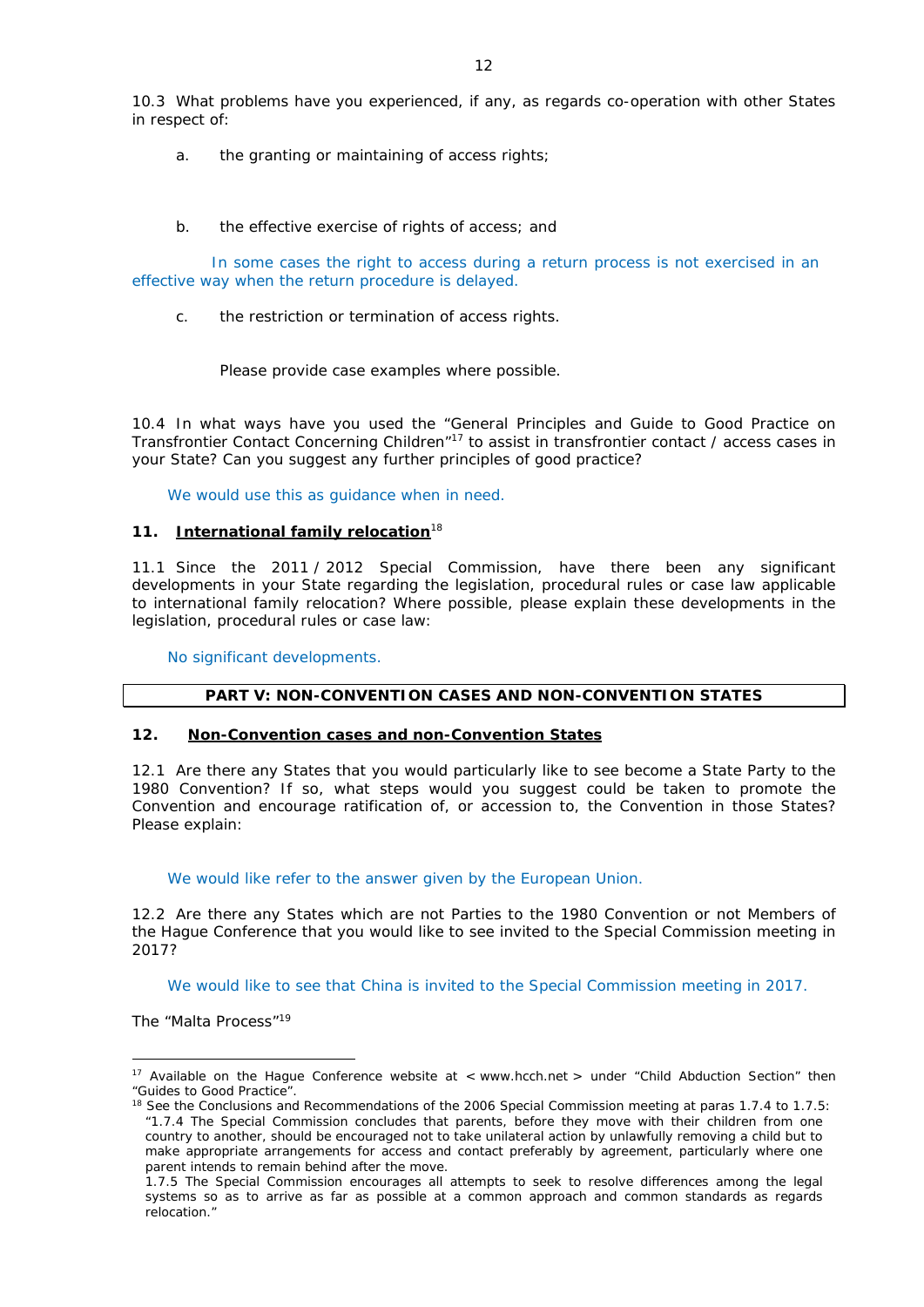- 12.2 In relation to the "Malta Process":
	- a. Do you have any comment to make on the "Principles for the Establishment of Mediation Structures in the context of the Malta Process" and the accompanying Explanatory Memorandum?20

We would like refer to the answer given by the European Union.

b. Have any steps been taken towards the implementation of the Malta Principles in your State and the designation of a Central Contact Point, in order to better address cross-border family disputes over children involving States that are not a Party to the 1980 and 1996 Hague Conventions?

| Nο |
|----|
|    |

Yes, please explain:

At the Swedish Central Authority we are in the initial stage of exploring what possibilities may be available in term of mediation in our outgoing child abduction cases to countries that are not parties to the 1980 or 1996 conventions. (As the Central Authority in Sweden is situated within the Ministry for Foreign Affairs, we deal also with our "non convention cases".)

c. What is your view as to the future of the "Malta Process"?

We would like refer to the answer given by the European Union.

### **PART VI: TRAINING AND EDUCATION AND THE TOOLS, SERVICES AND SUPPORT PROVIDED BY THE PERMANENT BUREAU**

#### **13. Training and education**

13.1 Can you give details of any training sessions / conferences organised in your State to support the effective functioning of the 1980 Convention, and the influence that such sessions / conferences have had?

The Swedish Central Authority has annual meetings with the competent Swedish courts matters of common interest. (The District Court of Stockholm and the Svea Court of Appeal.

The Swedish Central Authority also participates in different events and trainings with relevant Swedish authorities (for example police/prosecutors). This improves the understanding of each others responsibilities and makes cooperation easier.

## **14. The tools, services and support provided by the Permanent Bureau**

*In general*

<u>.</u>

<sup>&</sup>lt;sup>19</sup> The "Malta Process" is a dialogue between certain States Parties to the 1980 and 1996 Conventions and certain States which are not Parties to either Convention, with a view to securing better protection for crossborder rights of contact of parents and their children and addressing the problems posed by international abduction between the States concerned. For further information see the Hague Conference website at < www.hcch.net > under "Child Abduction Section" then "Judicial Seminars on the International Protection of Children".

<sup>20</sup> The Principles and Explanatory Memorandum were circulated to all Hague Conference Member States and all States participating in the Malta Process in November 2010. They are available on the Hague Conference website at < www.hcch.net > under "Child Abduction Section" then "Judicial Seminars on the International Protection of Children".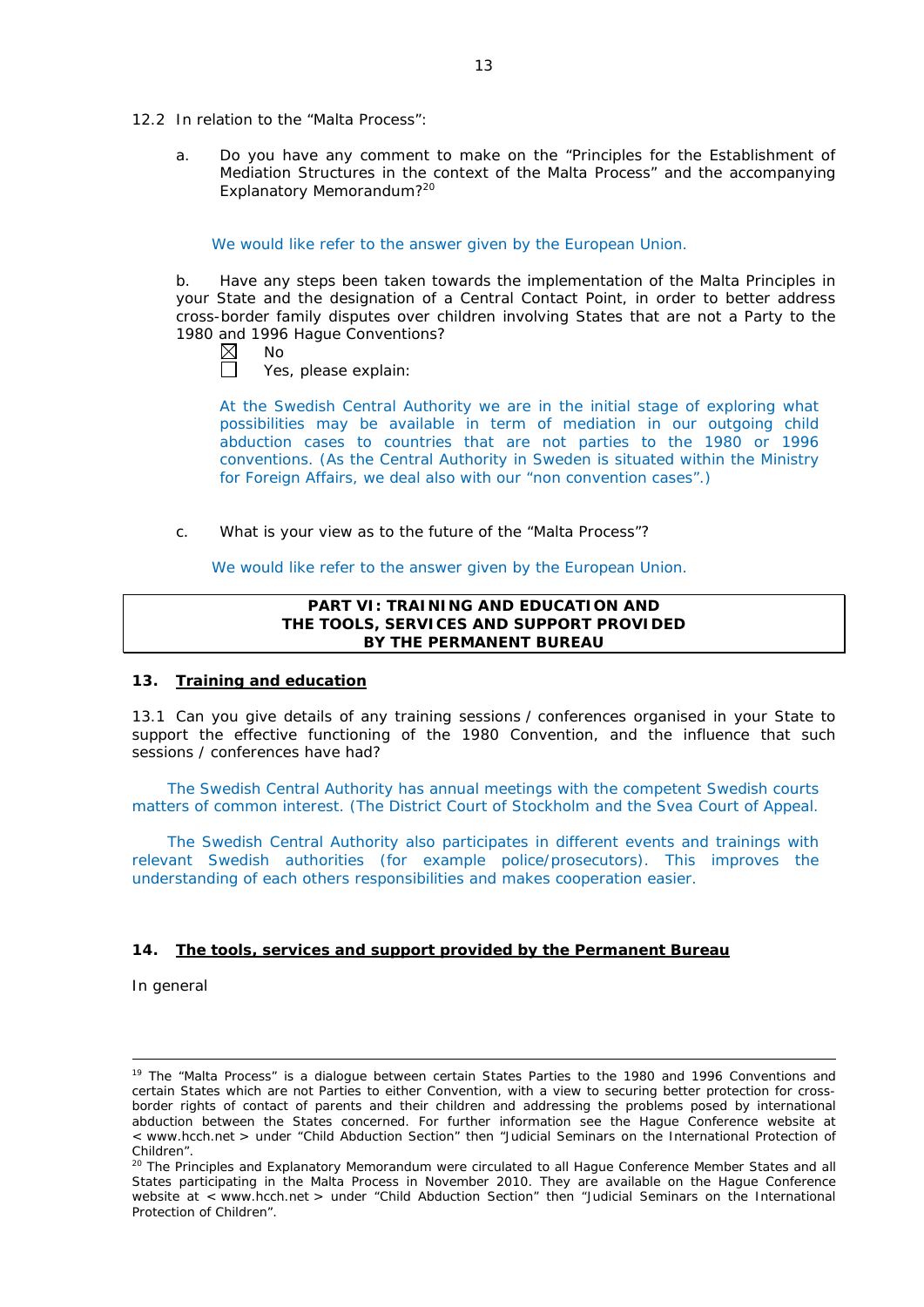14.1 Please comment or state your reflections on the specific tools, services and support provided by the Permanent Bureau to assist with the practical operation of the 1980 and 1996 Conventions, including:

a. The Country Profile available under the Child Abduction Section.

Very useful.

b. INCADAT (the international child abduction database, available at < www.incadat.com >).

Very useful, particularly the possibility to search for case law.

- c. *The Judges' Newsletter* on International Child Protection the publication of the Hague Conference on Private International Law which is available online for free;<sup>21</sup>
- d. The specialised "Child Abduction Section" of the Hague Conference website  $(<$  www.hcch.net >);

Very good!

<u>.</u>

e. INCASTAT (the database for the electronic collection and analysis of statistics on the 1980 Convention):  $22$ 

We have not used it.

f. Providing technical assistance and training to States Parties regarding the practical operation of the 1980 and 1996 Conventions.<sup>23</sup> Such technical assistance and training may involve persons visiting the Permanent Bureau or, alternatively, may involve the Permanent Bureau organising, or providing assistance with organising, national and international judicial and other seminars and conferences concerning the Convention(s) and participating in such conferences;

We understand that you have held regional trainings, but we have not participated so we cannot comment on that. We have however participated in the Malta process where we have very much appreciated your involvement.

g. Encouraging wider ratification of, or accession to, the Convention(s), including educating those unfamiliar with the Convention(s);  $24$ 

Sweden welcomes the Parmenent Bureau's work in this field.

h. Supporting communications between Central Authorities, including maintaining their contact details updated on the HCCH website;

The contact details are very much appreciated, but it is important that they are updated. Since it does not require a lot of effort from the State Parties to update only the contact details, we would encourage frequent reminder to do so.

i. Supporting communications among Hague Network Judges and between Hague Network Judges and Central Authorities, including maintaining a confidential database of up-to-date contact details of Hague Network Judges

<sup>&</sup>lt;sup>21</sup> Available on the Hague Conference website at < www.hcch.net > under "Child Abduction Section" and "Judges' Newsletter on International Child Protection". For some volumes of *The Judges' Newsletter*, it is possible to download individual articles as required.

<sup>&</sup>lt;sup>22</sup> Further information is available via the Hague Conference website at < www.hcch.net > under "Child Abduction Section" then "INCASTAT".

<sup>23</sup> Such technical assistance may be provided to judges, Central Authority personnel and / or other professionals involved with the practical operation of the Convention(s).

<sup>&</sup>lt;sup>24</sup> Which again may involve State delegates and others visiting the Permanent Bureau or, alternatively, may involve the Permanent Bureau organising, or providing assistance with organising, national and international judicial and other seminars and conferences concerning the Convention(s) and participating in such conferences.